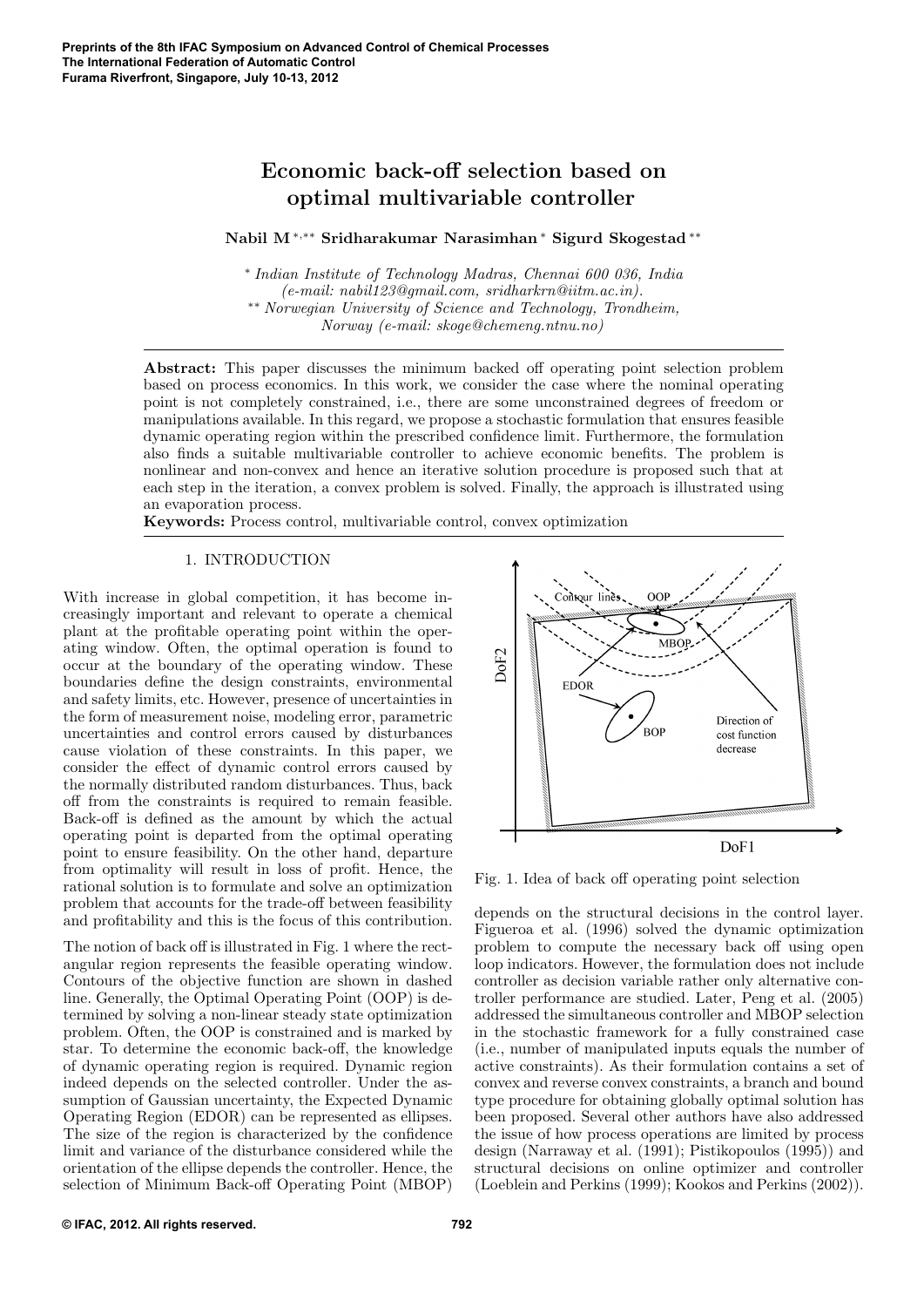Loeblein and Perkins (1999) and Peng et al. (2005) have computed the amount of back off required using first order sensitivity of the cost function which applies to fully constrained optimal solution. It is well known that the solution of the Linear Program is always constrained and hence linear approximation yields a solution at the corner points of the operating envelope. As a result, the back off solution will be near the corner points. To consider a more general case where some unconstrained degrees of freedom are available, it is important to include quadratic information in the cost function. In this work, we have extended the formulation for a partially constrained case (i.e., number of manipulated inputs is greater than the number of active constraints) to determine MBOP and the controller. Furthermore, convex relaxation of the constraints are presented and a solution methodology is developed. Finally, the proposed formulation is exemplified using an evaporator system.

### 2. PROBLEM FORMULATION

In this section, we develop a stochastic formulation that ensures feasible operation modulo, a prescribed confidence limit i.e., the probability that the constraints are satisfied is greater than or equal to the confidence limit. In this formulation, we have assumed full state feedback and disturbance as the only source of uncertainty and is characterized by zero mean Gaussian white noise. Following Peng et al. (2005), the dynamic operating region is defined for the given disturbances which follow from the closed loop covariance analysis of the state space model of the process. Therefore, the current objective is to formulate the optimization problem that aims at determining the MBOP and optimal controller such that the dynamic operating region remains feasible for the given confidence limit while minimizing the loss in profit.

We start by determining the optimal operating point at steady state operation that minimizes the economic cost (the negative of the operating profit)  $J(x_0, u_0, \overline{d}_0)$  where  $x_0, u_0$  and  $\overline{d}_0$  denote the states, manipulated inputs and expected value of disturbances. Thus, the steady state optimizer solves the nonlinear steady state optimization problem of the form,

$$
\min_{x_0, u_0} J(x_0, u_0, \overline{d}_0) \tag{1a}
$$

$$
s.t. \ g(x_0, u_0, d_0) = 0 \tag{1b}
$$

$$
h(x_0, u_0, d_0) \le 0 \tag{1c}
$$

At OOP, the states, manipulated inputs are denoted as  $x_0^*, u_0^*$  respectively. It is common that at OOP, some of the inequality constraints are active. As mentioned previously, operating at OOP is usually not possible because of random disturbances, therefore it is necessary to back off from OOP. The back off is defined as,

# $Back-off = |Actual steady state operating point$

#### $-Vominal$  steady state operating point(2)

Linearizing the process model (1b) around the nominally optimal operating point  $(x_0^*, u_0^*, \overline{d}_0)$ , we have:  $\dot{\tilde{x}} = A\tilde{x} +$  $B\tilde{u} + G\tilde{d}$  by defining deviation variables  $(\tilde{x}, \tilde{u}, \tilde{d})$  with respect to the optimal point where A, B and G are the

partial derivative of g evaluated at  $(x_0^*, u_0^*, \overline{d}_0)$ . For the assumed zero mean disturbances, the linearized model in terms of the steady state backed-off variables  $(\tilde{x}_{ss}, \tilde{u}_{ss})$  is given by

$$
0 = A\tilde{x}_{ss} + B\tilde{u}_{ss} \tag{3}
$$

The above equation defines the set of feasible backed-off operating points. The inequality performance limits (1c) is linearized around  $(x_0^*, u_0^*, \overline{d}_0)$  and writing in bounded form by defining a new variable  $z_0$  as:

$$
z_0 = Z_x x_0 + Z_u u_0 + Z_d \overline{d}_0 \tag{4a}
$$

$$
z_{min} \le z_0 \le z_{max} \tag{4b}
$$

where  $Z_x$ ,  $Z_u$  and  $Z_d$  are the partial derivative of h evaluated at  $(x_0^*, u_0^*, \overline{d}_0)$ . Now, rewriting the inequalities in terms of backed-off variables  $(\tilde{x}_{ss}, \tilde{u}_{ss})$  yield,

$$
\tilde{z}_{ss} = Z_x \tilde{x}_{ss} + Z_u \tilde{u}_{ss} \tag{5a}
$$

$$
\tilde{z}_{min} \le \tilde{z}_{ss} \le \tilde{z}_{max} \tag{5b}
$$

where  $\tilde{z}_{min} = z_{min} - Z_x x_0^* - Z_u u_0^* - Z_d \overline{d}$  and  $\tilde{z}_{max} = z_{max} - \overline{d}$  $Z_x x_0^* - Z_u u_0^* - Z_d \overline{d}$ . To determine the Backed-off Operating Point (BOP) that yield a maximum profit, it is necessary to account for the dynamic effect of disturbances which might cause constraint violation. As random disturbances are assumed, we follow stochastic framework to define the EDOR around the given BOP. The dynamic model is rewritten in terms of the new deviation variables around the BOP  $(\tilde{x}_{ss}, \tilde{u}_{ss}, d)$  and is given by

$$
\dot{x} = Ax + Bu + Gd \tag{6}
$$

$$
z = Z_x x + Z_u u + Z_d d \tag{7}
$$

$$
\tilde{z}_{min} - \tilde{z}_{ss} \le z \le \tilde{z}_{max} - \tilde{z}_{ss} \tag{8}
$$

where  $x = \tilde{x} - \tilde{x}_{ss}$ ,  $u = \tilde{u} - \tilde{u}_{ss}$  and  $d = d_0 - \overline{d}_0$ . In this framework, the EDOR is a region such that the probability that the system is confined to the EDOR is greater than the prescribed confidence limits. When the model is linear and uncertainties are Gaussian, the EDOR is usually described as an ellipsoid and can be computed given the covariance and the prescribed confidence limits. This covariance matrix depends on the process dynamics, controller and measurement. Assuming full state information and linear feedback  $u = Lx$ , the closed loop steady state covariance matrix of the state vector  $(\Sigma_x := \lim_{t\to\infty} \mathbf{E}[x(t)^T x(t)])$  is given by the symmetric positive semi-definite solution to the Lyapunov equation

$$
(A + BL)\Sigma_x + \Sigma_x (A + BL)^T + G\Sigma_d G^T = 0 \qquad (9)
$$

Respectively, the covariance of the signal  $z$  is given by

$$
\Sigma_z = (Z_x + Z_u L) \Sigma_x (Z_x + Z_u L)^T + Z_d \Sigma_d Z_d^T \qquad (10)
$$

Convex optimization tools are highly useful in transforming the "difficult-to-solve" non linear constraints into solvable Linear Matrix Inequality (LMI) forms (Boyd and Vandenberghe (2004)). In this regard, it has been shown that the above non linear matrix inequalities  $(9)-(10)$  can be converted to LMIs in terms of relaxation variables  $(X, Y)$  as:

$$
(AX + BY) + (AX + BY)^T + G\Sigma_d G^T \prec 0 \tag{11}
$$

$$
\begin{bmatrix} \Sigma_z - Z_d \Sigma_d Z_d^T Z_x X + Z_u Y \\ (Z_x X + Z_u Y)^T X \end{bmatrix} \succeq 0 \tag{12}
$$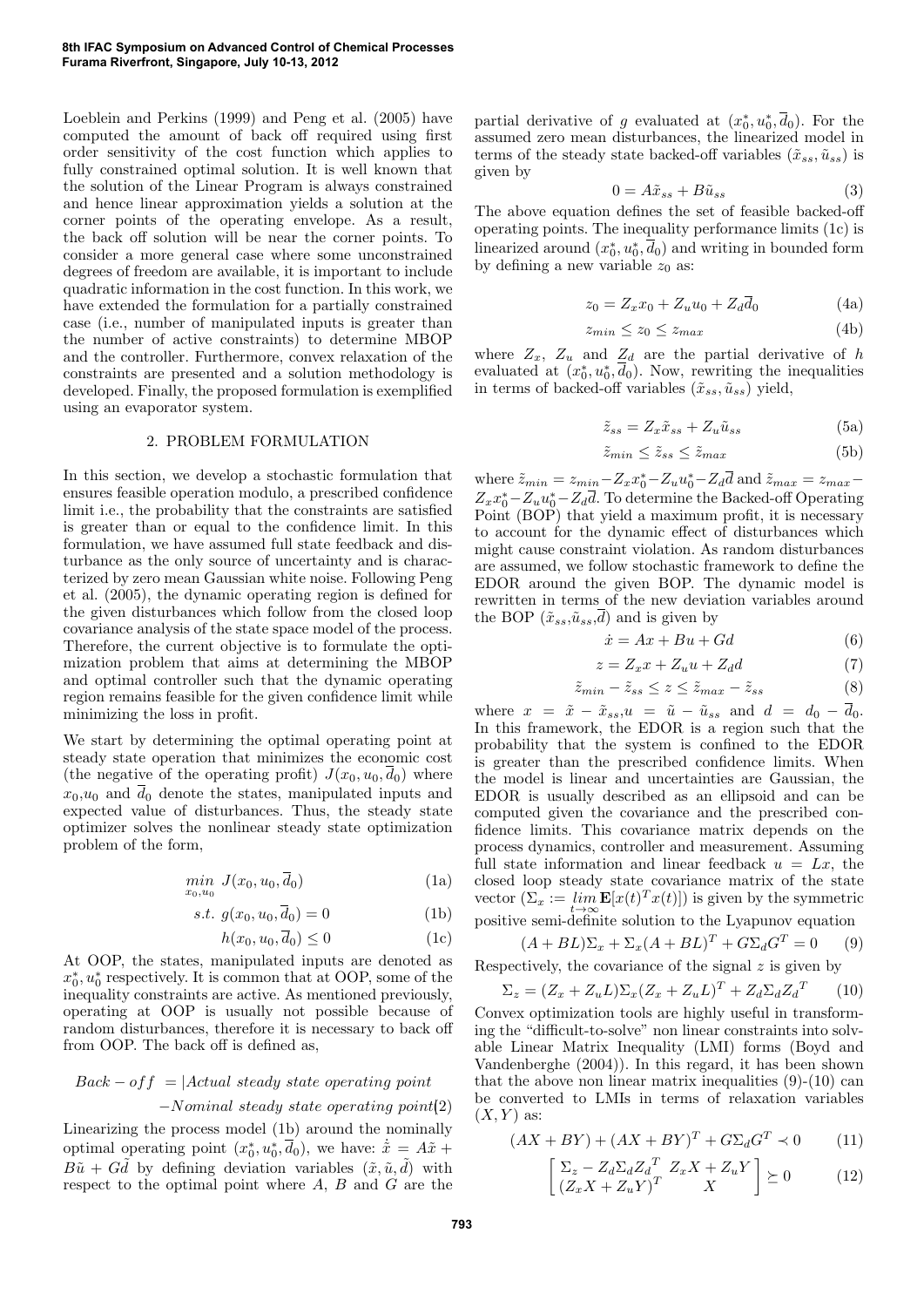where  $Y = LX$  and  $X = \Sigma_x \succ 0 \ (\succeq 0)$  denotes that X is positive definite (respectively positive semi-definite). The last LMI (12) is the consequence of the following trick

$$
\Sigma_z = (Z_x + Z_u L)XX^{-1}X(Z_x + Z_u L)^T + Z_d \Sigma_d Z_d^T
$$
  
\n
$$
\Sigma_z = (Z_x X + Z_u L X)X^{-1}(Z_x X + Z_u L X)^T + Z_d \Sigma_d Z_d^T
$$
  
\nand applying Schur complement (see Boyd and Vanden-  
\nberghe (2004)) yields the LMI (12). This holds true when  
\nthere exists a stabilizing feedback gain L (For more details,  
\nplease refer theorem 2.1 of Chmielewski and Manhattanwar  
\n(2004)).

#### 2.1 Fully constrained case

In this subsection, we present two formulations of the minimum backed off operating point selection problem for fully constrained case, which differ in the way, the feasibility constraint of dynamic operating region is expressed.

MBOP formulation 1 The MBOP formulation is formulated as Peng et al. (2005):

$$
min J_x^T \tilde{x}_{ss} + J_u^T \tilde{u}_{ss} \tag{13a}
$$

$$
s.t. \ 0 = A\tilde{x}_{ss} + B\tilde{u}_{ss} \tag{13b}
$$

$$
\tilde{z}_{ss} = Z_x \tilde{x}_{ss} + Z_u \tilde{u}_{ss} \tag{13c}
$$

$$
(AX + BY) + (AX + BY)^{T} + G\Sigma_d G^{T} \prec (13d)
$$

$$
\begin{bmatrix} \Sigma_z - Z_d \Sigma_d Z_d^T Z_x X + Z_u Y \\ (Z_x X + Z_u Y)^T & X \end{bmatrix} \succeq 0 \tag{13e}
$$

$$
\Sigma_z(i,i) < (\tilde{z}_{ss,i} - \tilde{z}_{min,i})^2; \ i = 1 \cdots n_z \qquad (13f)
$$

$$
\Sigma_z(i, i) < (\tilde{z}_{max, i} - \tilde{z}_{ss, i})^2; \ i = 1 \cdots n_z \qquad (13g)
$$

$$
\tilde{z}_{min} \le \tilde{z}_{ss} \le \tilde{z}_{max} \tag{13h}
$$

where  $\tilde{x}_{ss}$ ,  $\tilde{u}_{ss}$ ,  $\tilde{z}_{ss}$ ,  $Y$ ,  $X \succeq 0$  and  $\Sigma_z \succeq 0$  are the decision variables. The above problem has a linear objective function with a set of convex (linear, LMIs) and reverse-convex (13f)-(13g) constraints which requires a branch and bound scheme for solution. It is also important to note that the above reverse convex constraints ensure the feasibility of dynamic operating region.

MBOP formulation 2 As mentioned previously, the EDOR can be expressed as ellipsoids which can be mathematically represented by defining  $P = \sum_{z}^{1/2}$  as:

 $\mathcal{E}_{95\%} = \{(\tilde{z}_{min} \leq \tilde{z}_{ss} + \alpha Pz \leq \tilde{z}_{max}) \mid ||z||_2 \leq 1\}$  (14) where  $\alpha$  depends on the confidence limit, e.g., for a limit of 95%,  $\alpha = 2$ . This ellipsoid containment constraint (14) makes the MBOP selection problem as a infinite dimensional one. However, this could be transformed into a finite dimensional problem using S - procedure (see Boyd and Vandenberghe (2004)) as LMIs of the form

$$
\begin{bmatrix}\n-\tau_i - h_i^T \tilde{z}_{ss} - t_i \frac{\alpha}{2} h_i^T P \\
(\frac{\alpha}{2} h_i^T P)^T & \tau_i I\n\end{bmatrix} \succeq 0; \tau_i > 0; \ i = 1 \cdots 2n_z
$$
\n(15)

where  $h_i$ 's,  $t_i$ 's are the respective vectors and scalars of the bound constraints written in the form of  $h_i^T \tilde{z}_{ss} + t_i \leq 0$ . Thus the matrix  $H = [Z_x | Z_u; -Z_x] - Z_u]$  and vector  $t = [\tilde{z}_{max}; -\tilde{z}_{min}]$ . Now the MBOP selection problem with the same set of decision variables is reformulated in terms of LMI constraints as :

$$
min \ J_x^T \tilde{x}_{ss} + J_u^T \tilde{u}_{ss} \tag{16a}
$$

$$
s.t. 0 = A\tilde{x}_{ss} + B\tilde{u}_{ss} \tag{16b}
$$

$$
\tilde{z}_{ss} = Z_x \tilde{x}_{ss} + Z_u \tilde{u}_{ss} \tag{16c}
$$

$$
(AX + BY) + (AX + BY)^{T} + G\Sigma_d G^{T} \prec (16d)
$$
  

$$
\left[\Sigma_z - Z_d \Sigma_d Z_d^{T} Z_x X + Z_u Y\right], \quad (16)
$$

$$
\begin{bmatrix} \Sigma_z - Z_d \Sigma_d Z_d^T Z_x X + Z_u Y \\ (Z_x X + Z_u Y)^T & X \end{bmatrix} \succeq 0 \quad (16e)
$$

$$
P = \Sigma_z^{1/2} \tag{16f}
$$

$$
\begin{bmatrix} -\tau_i - h_i^T \tilde{z}_{ss} - t_i \frac{\alpha}{2} h_i^T P \\ (\frac{\alpha}{2} h_i^T P)^T & \tau_i I \end{bmatrix} \succeq 0; \tau_i > 0 \quad (16g)
$$

where  $\tilde{x}_{ss}$ ,  $\tilde{u}_{ss}$ ,  $\tilde{z}_{ss}$ ,  $Y$ ,  $X \geq 0$ ,  $\Sigma_z \geq 0$  and  $P \geq 0$ are the decision variables. The objective function and all the constraints in the above formulation (16) except (16f) are convex. Thus, the formulated minimum back off operating point selection problem is a non linear non convex program. However, this problem could be solved using the solution methodology developed in Section 3.

### 2.2 General case: Partially constrained

To determine the BOP that result in the minimum loss, the economic objective is linearized in terms of states and inputs. In addition, a quadratic penalty for inputs are included in the cost to account for the unconstrained degrees of freedom. Now the MBOP problem (16) is reformulated by replacing (16a) with (17) but with same set of constraints and decision variables as follows:

$$
min \quad J_x^T \tilde{x}_{ss} + J_u^T \tilde{u}_{ss} + \tilde{u}_{ss}^T J_{uu} \tilde{u}_{ss} \tag{17}
$$

where  $J_{uu} \succeq 0$  can be obtained by numerically perturbing the unconstrained inputs and hence denotes the economic penalty for backing off the inputs from the nominal optimal value. Note that this cost function considers only the steady state effect on economics. Since the disturbances are assumed to be Gaussian and zero mean, this implies that the cost accounts only for the nominal steady state value of disturbances. This restriction of considering only the steady state effect in cost also applies to the cost in (13a)and (16a) but here the restriction is less severe as long as the optimal constraints remain the same. The last term must be included in the partially constrained case to get a meaningful solution. Also note that the optimal controller uses the unconstrained degrees of freedom for minimizing the linear cost (backoff from the active constraints) plus the quadratic cost in terms of changing the steady state operating point. As mentioned previously, the formulation is non-linear and non convex. Since not all constraints could be convexified, we propose a simple two stage iterative procedure that reduce the variability of the economically important (i.e., active constrained) variables by progressively increasing the variability of the economically unimportant variables at each iteration.

# 3. SOLUTION METHODOLOGY

The basic idea in the first stage is to find the smallest (in terms of trace) feasible ellipsoid  $\Sigma_z$  and a suitable multivariable controller L. In the second stage, this covariance ellipsoid is used to determine the closest possible MBOP  $(\tilde{z}_{ss})$  to the OOP  $(x_0^*, u_0^*, \bar{d}_0)$  such that the EDOR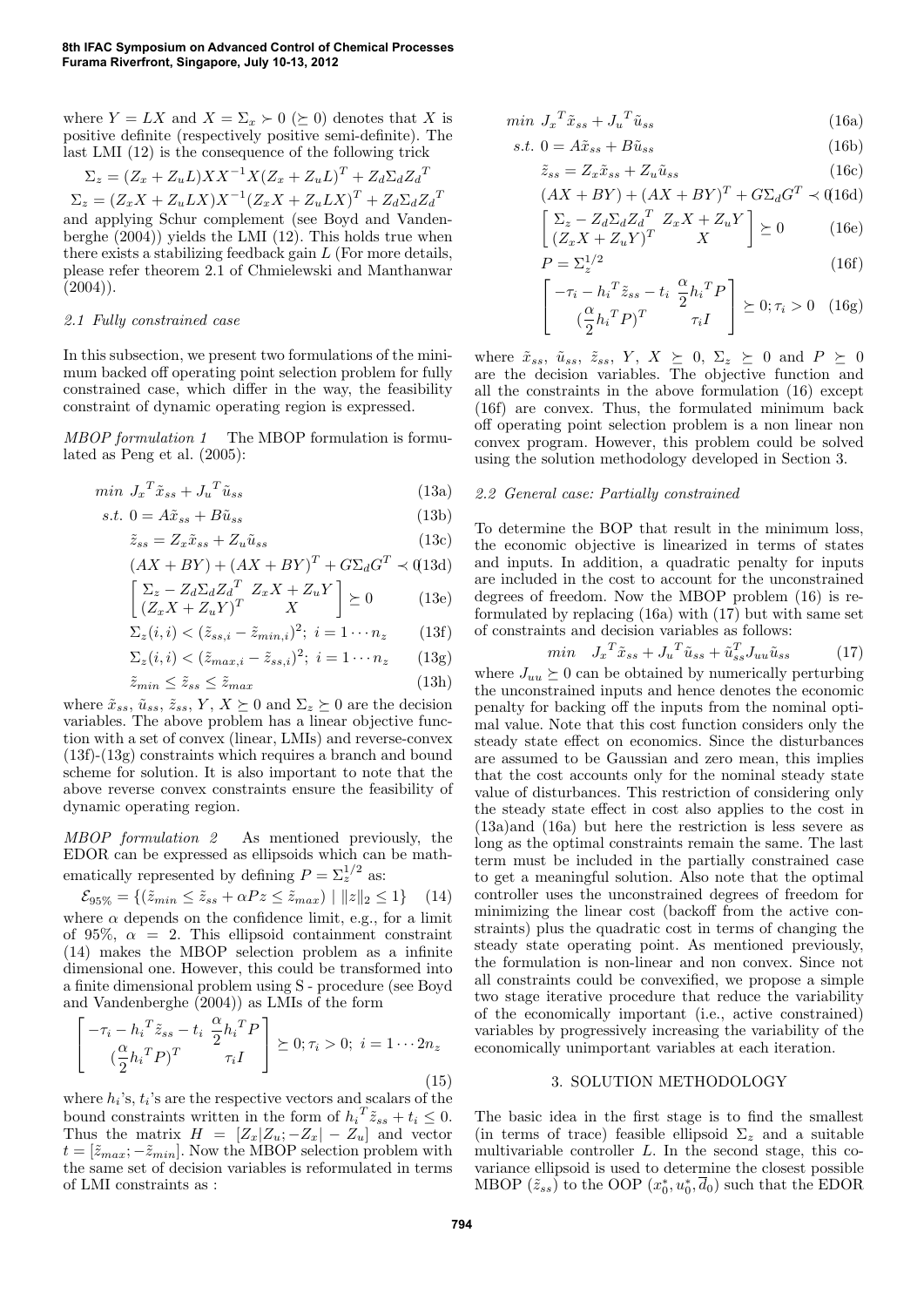### **8th IFAC Symposium on Advanced Control of Chemical Processes Furama Riverfront, Singapore, July 10-13, 2012**

is feasible. Information from the second stage (i.e., BOP) is used to create lower bounds on the variances by defining the parameter  $\delta$  describing the closeness to OOP. This information is used as bounds to individual variances to recompute  $\Sigma_z$  and L in the first stage. This process is iterated until convergence. In the solution of the first stage, we impose the following constraints on the individual variances for obtaining the  $\Sigma_z$  and L that ensures feasibility in the second stage,

$$
\sigma_{z,i}^2 < \frac{1}{4\alpha^2} \left( \tilde{z}_{max,i} - \tilde{z}_{min,i} \right)^2; i = 1 \cdots n_z \tag{18}
$$

where  $\sigma_{z,i}^2$  is the variance of the *i*<sup>th</sup> component of z, viz.,  $z_i$ . Additionally, we define the following constraints with respect to variance of the  $j^{th}$  variable  $\sigma_{z,j}^2$ ,

$$
\sigma_{z,i}^2 > \frac{\delta_{i,j}^2}{\alpha^2} \sigma_{z,j}^2; i = 1, j - 1, j + 1, n_z \tag{19}
$$

where the iterative parameters  $\delta_{i,j}^2$  are chosen such that the BOP selected in stage 2 is used to select the new minimum variance ellipsoid that forces the BOP close to OOP. The parameter  $\delta_{i,j}$  is defined as

$$
\delta_{i,j} = \frac{distance \ of \ variable \ i \ from \ its \ closest \ bound}{distance \ of \ variable \ j \ from \ its \ closest \ bound} \tag{20}
$$

Physically, it tries to exploit the available manipulated input space to be utilized to find the MBOP and controller.

3.1 Stage 1

$$
\min_{\substack{X \succeq 0, \Sigma_z \succeq 0, Y}} \quad Tr(\Sigma_z)
$$
\n
$$
\text{s.t.} \quad (AX + BY) + (AX + BY)^T + G\Sigma_d G^T \prec 0
$$
\n
$$
\begin{bmatrix}\n\Sigma_z - Z_d \Sigma_d Z_d^T & Z_x X + Z_u Y \\
(Z_x X + Z_u Y)^T & X \\
\sigma_{z,i}^2 < \frac{1}{4\alpha^2} (\tilde{z}_{max,i} - \tilde{z}_{min,i})^2; i = 1 \cdots n_z \\
\sigma_{z,i}^2 > \frac{\delta_{i,j}^2}{\alpha^2} \sigma_{z,j}^2; i = 1, j - 1, j + 1, n_z\n\end{bmatrix}
$$

Solution of Stage 1 results in a feasible covariance ellipsoid  $\Sigma_z$ . Let  $P = \Sigma_z^{1/2}$ . This is used to find the approximation to the MBOP in stage 2 as follows.

3.2 Stage 2

$$
\min_{\tilde{x}_{ss}, \tilde{u}_{ss}, \tilde{z}_{ss}} J_x^T \tilde{x}_{ss} + J_u^T \tilde{u}_{ss} + \tilde{u}_{ss}^T J_{uu} \tilde{u}_{ss}
$$
\ns.t.\n
$$
0 = A\tilde{x}_{ss} + B\tilde{u}_{ss}
$$
\n
$$
\tilde{z}_{ss} = Z_x \tilde{x}_{ss} + Z_u \tilde{u}_{ss}
$$
\n
$$
\begin{bmatrix}\n-\tau_i - h_i^T \tilde{z}_{ss} - t_i \frac{\alpha}{2} h_i^T P \\
(\frac{\alpha}{2} h_i^T P)^T & \tau_i I\n\end{bmatrix} \succeq 0;
$$
\n
$$
\tau_i \succeq 0; \quad i = 1, \dots, 2n_z
$$

The  $\delta$ 's are updated based on the new MBOP and used to resolve Stage 1. It is to be noted that  $P$  is not a decision variable since  $\Sigma_z$  is known from first stage. Now it can be easily recognized that both the stages contains only convex constraints which could be easily solved using CVX, a package for specifying and solving convex programs (Grant and Boyd (2011)). Initializing  $\delta_{i,j}$  to zero and given two successive iterates,  $\tilde{z}_{ss}^{iter-1}$  and  $\tilde{z}_{ss}^{iter}$  this process is iterated until the convergence criteria  $\|\tilde{z}^{iter}_{ss} - \tilde{z}^{iter-1}_{ss}\|_2 \leq \epsilon$ is satisfied where  $\epsilon$  being the prescribed tolerance limit.



Fig. 2. Evaporator system

#### 4. EVAPORATION PROCESS

The proposed back-off approach is applied to the evaporation process of Newell and Lee (1989). The forcedcirculation evaporator system is depicted in Fig. 2, where the concentration of the feed stream is increased by evaporating the solvent through a vertical heat exchanger with circulated liquor. The overhead vapor is condensed by the use of process heat exchanger. The details of the mathematical model can be found in the original reference. The separator level is assumed to be perfectly controlled using the exit product flow rate  $F_2$  which also eliminates the integrating nature of the state. The economic objective is to maximize the operational profit [\$/h], formulated as a minimization problem of the negative profit (Kariwala et al. (2008)). The first three terms of (21) are utility costs relating to steam, coolant and pumping respectively. The fourth term is the raw material cost, whereas the last term is the product value.

$$
J = 600F_{100} + 0.6F_{200} + 1.009(F_2 + F_3) + 0.2F_1 - 4800F_2
$$
\n(21)

The process has the following constraints related to product specification, safety, and design limits:

$$
X_2 \ge 35\tag{22}
$$

$$
40 kPa \le P_2 \le 80 kPa \tag{23}
$$

$$
P_{100} \le 400 \; kPa \tag{24}
$$

$$
0 \; kg/min \le F_{200} \le 400 \; kg/min \tag{25}
$$

$$
0 \; kg/min \le F_1 \le 20 \; kg/min \tag{26}
$$

$$
0\ kg/min \le F_3 \le 100\ kg/min \tag{27}
$$

Nominal operating point. The nominal steady state values are obtained by solving a nonlinear optimization problem for the nominal values of disturbances and the profit is found to be  $J = $693.41/h$  and the nominal values are shown in Table 1. At the nominal optimal point, there are two active constraints: product composition,  $X_2 = 35\%$  and steam pressure,  $P_{100} = 400$  kPa. And, the corresponding Lagrange multipliers are 229.36  $\%/% h$ and -0.096685  $\frac{1}{2}$ /kPa h respectively.

Degree of freedom analysis. The process model has seven degrees of freedom. Inlet conditions of the feed (flow rate, composition, temperature) and inlet temperature of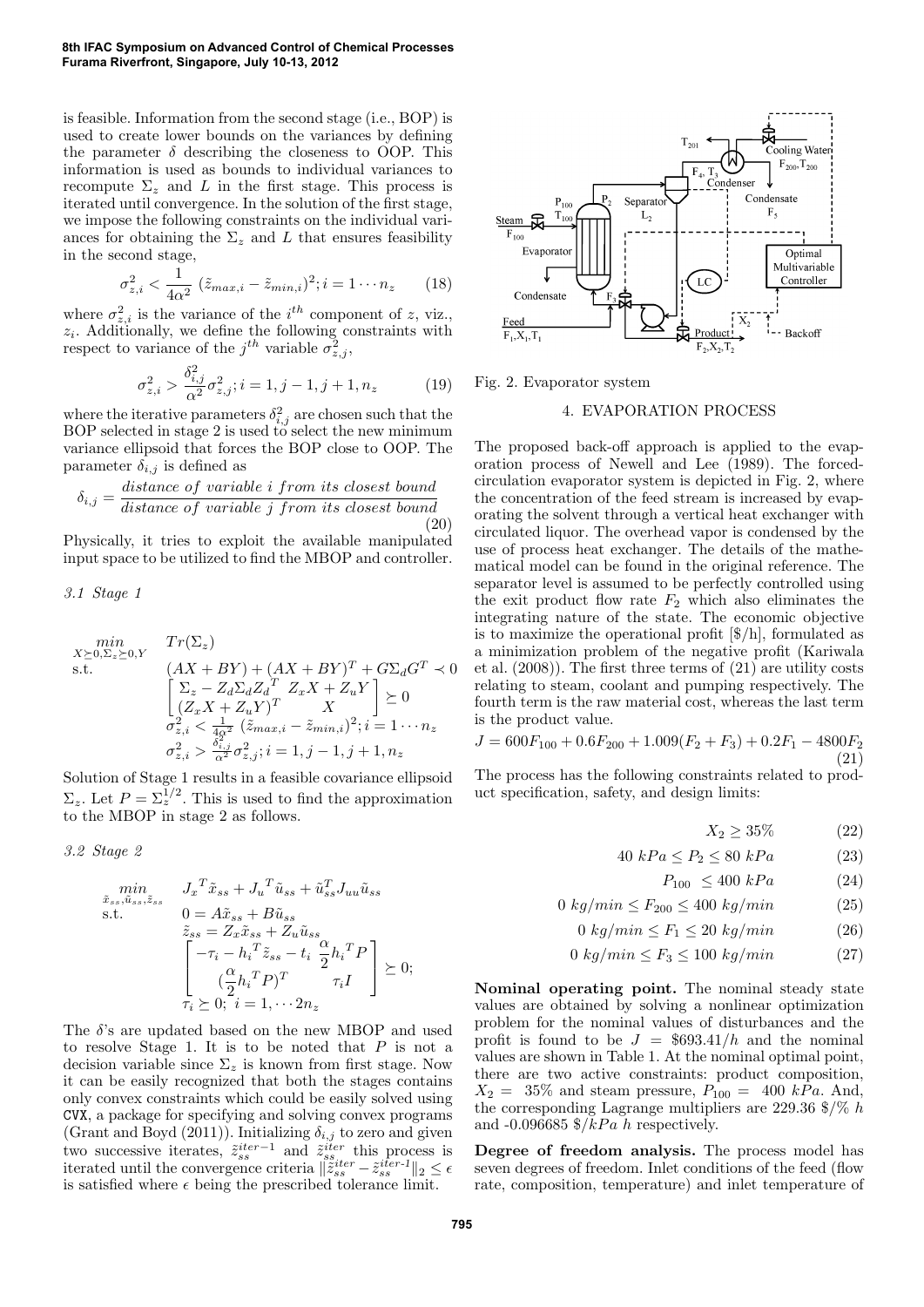| Variables      | Description                         | Nominal value     |  |  |  |
|----------------|-------------------------------------|-------------------|--|--|--|
|                | States $(x)$                        |                   |  |  |  |
| $X_2$          | product composition                 | 35.00 %           |  |  |  |
| P <sub>2</sub> | operating pressure                  | 56.15 $kPa$       |  |  |  |
|                | Inputs $(u)$                        |                   |  |  |  |
| $F_3$          | recirculating flow rate             | $27.70\ kg/min$   |  |  |  |
| $P_{100}$      | steam pressure                      | 400 kPa           |  |  |  |
| $F_{200}$      | cooling water flow rate             | $230.57\ kg/min$  |  |  |  |
|                | Disturbances (d)                    |                   |  |  |  |
| $F_1$          | feed flow rate                      | $10.00\ kg/min$   |  |  |  |
| $X_1$          | feed composition                    | $5.00\%$          |  |  |  |
| $T_1$          | feed temperature                    | $40.00\text{ °C}$ |  |  |  |
| $T_{200}$      | inlet temperature of cooling water  | $25.00\text{ °C}$ |  |  |  |
|                | Dependent variables                 |                   |  |  |  |
| F <sub>2</sub> | product flow rate                   | $1.43\ kg/min$    |  |  |  |
| $F_4$          | vapor flow rate                     | $8.57\ kg/min$    |  |  |  |
| $F_5$          | condensate flow rate                | $8.57\ kg/min$    |  |  |  |
| $F_{100}$      | steam flow rate                     | $9.99\ kg/min$    |  |  |  |
| $T_2$          | product temperature                 | 90.91 $\degree$ C |  |  |  |
| $T_3$          | vapor temperature                   | $83.47\text{ °C}$ |  |  |  |
| $T_{100}$      | steam temperature                   | 151.52 °C         |  |  |  |
| $T_{201}$      | outlet temperature of cooling water | $45.45\text{ °C}$ |  |  |  |
| $Q_{100}$      | heat duty                           | $365.63 \; kW$    |  |  |  |
| $Q_{200}$      | condenser duty                      | 330.00~kW         |  |  |  |

the condenser are considered as disturbances (i.e.,  $d =$  $[F_1 \ X_1 \ T_1 \ T_{200}]^T$ ). There are three manipulated inputs,  $u = [F_3 \ P_{100} \ \dot{F}_{200}]^T$ . The disturbance range is assumed to be 10% variation of the nominal value (i.e.,  $\Sigma_d$  =  $diag([1\;0.25\;16\;6.25])^2$ ) and the set of active constraints do not change in the whole range of disturbances . It is important to note that there is one unconstrained degrees of freedom.

Linearized steady state model. Linear approximation of the process model at the nominal optimum yields,

$$
A = \begin{bmatrix} -0.16709 & -0.17185 \\ -0.013665 & -0.043132 \end{bmatrix};
$$
  
\n
$$
B = \begin{bmatrix} 0.44083 & 0.04217 & 0 \\ 0.062976 & 0.0060243 & -0.0016249 \end{bmatrix};
$$
  
\n
$$
G = \begin{bmatrix} -1.2211 & 0.5 & 0.031818 & 0 \\ 0.039837 & 0 & 0.0045455 & 0.03665 \end{bmatrix}.
$$

The performances z are defined by the matrices,

$$
Z_x = [I_{2\times 2}|0_{2\times 3}]^T; Z_u = [0_{3\times 2}|I_{3\times 3}]^T; Z_d = [0_{4\times 5}]^T
$$

and the bound constraints written in the form of  $h_i^T \tilde{z}_{ss}$  +  $t_i \leq 0$  are obtained from the rows of the matrix H and elements of vector  $t, H = [I_{5\times5} - I_{5\times5}]^{T}$ ;  $t = [-5 -$ 23.849 − 72.299 0 − 169.43 0 − 16.151 − 27.701 − 200 −  $230.57$ <sup>T</sup>. The linearized negative profit function is

$$
J_x = [-293.23 \ -526.8]^T; J_u = [1368.9 \ 130.85 \ 0.6]^T
$$

As the input  $P_{100}$  is constrained, the quadratic penalty is included only for the other inputs and the numerical perturbation of inputs  $F_3$  and  $F_{200}$  yield,

$$
J_{uu} = \begin{bmatrix} 4.4953 & 0.00010226 \\ 0.00010226 & 0.0052699 \end{bmatrix}
$$

Results. For the case of full state information, the amount of back off required to remain feasible for 10% variation in the nominal disturbances is tabulated in Table 2. It is to be noted that the amount of back-off for steam pressure  $(P_{100})$  is zero as expected as it is a input variable. However, the assumed disturbances have significant effect



Fig. 3. Product composition vs operating pressure. a) Open loop case:  $F_3$  and  $F_{200}$  are constant. b) Closed loop case:  $F_3$  and  $F_{200}$  are used for control of  $X_2$ 



Fig. 4. Product composition vs recirculation flow rate



Fig. 5. Product composition vs steam pressure

on product exit composition,  $X_2$ . The MBOP solution and EDOR for the open loop and closed loop case are shown as ellipses in Figures 3-6. The loss obtained for operating the evaporator at this backed off operating point is  $$58.65/h$  which corresponds to the achievable profit of  $$634.76/h$ . In other words, the loss we incur